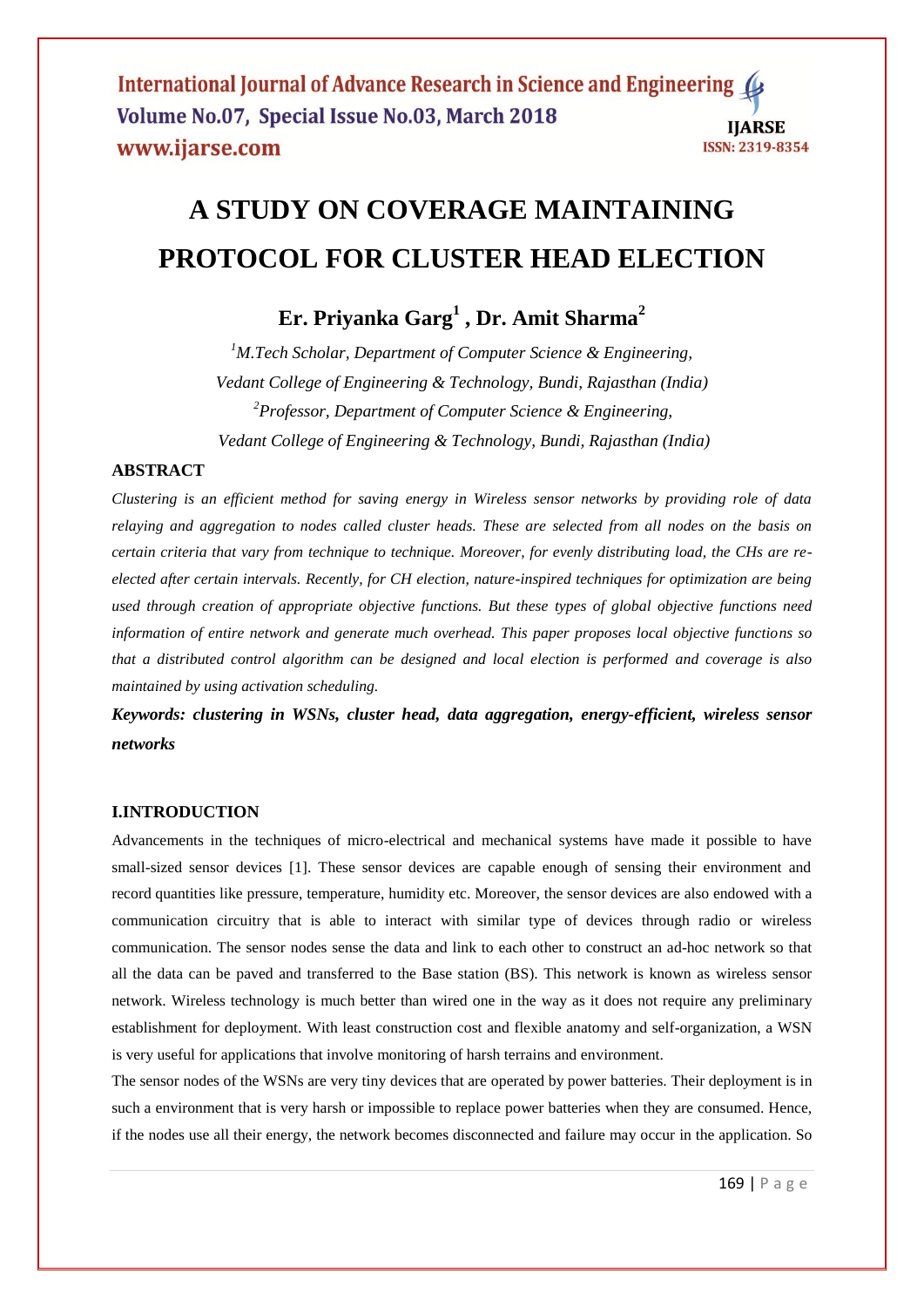#### International Journal of Advance Research in Science and Engineering Volume No.07, Special Issue No.03, March 2018 **IIARSE** www.ijarse.com ISSN: 2319-8354

there is a requirement of saving energy of sensor nodes as much as can be saved in such a way that operation of the network is not affected. Often, for duplicity purposes, a number of nodes are established in a specific region. And, a sleeping schedule is maintained so that only few out of all are activated at a time and rest are sent into sleeping mode such that RoI is covered. The nodes that are in sleep mode can save their energy. Yet, there is always a firsthand need of saving energy of the sensor nodes in order to increase lifetime of network.

The energy of sensor nodes is spent in three main operations: sensing, interacting and directing paths. Designing communication and routing protocols in such a way that energy is saved as much as possible is a very first research topic related to WSNs. Few sensor nodes are assigned an extra role of cluster head (CH). Other nodes that are not CH, join the CHs as member nodes of their clusters. The member nodes transmit the sensed data to their CH only and not to the BS. As CH is much closer than BS to member nodes, energy is saved. Also, CH can perform the data aggregation collected from the member nodes and decrease the actual data load to be transmitted to the BS. This again saves energy. Though, energy of the CH can be consumed faster in this way. That's why, researchers have advised to elect CH repeatedly and alter them in such a way that the load is distributed evenly in the network.

Heinzelman et al [2] proposed the innovative work for clustering in WSNs. They provided a probabilistic approach for electing CH nodes and performed rotation to them to get energy consumption evenly in the network. The protocol called LEACH doesn't select CH on the basis of any criteria hence does not work well, yet it is famous as the basic approach with which performance can be compared. There have been a number of improvements to LEACH like LEACH-C[3], TL-LEACH[4], LEACH-FL[5], LEACH-FS[6] etc. Other famous energy-efficient protocols for clustering and routing in WSNs are HEED[7], EECS[8], SEECH[9] etc. Every method advises some criteria for CH election, mostly the residual energy of the sensor node and its distance from BS. Recently, some nature-inspired algorithms have been given that set an objective function that must be minimized or maximized in a way to find the best candidates for CH election. But all such algorithms need global information of the network and that require a lot of data collection and thus overhead is increased and energy consumption is also increased. Hence, it is better to form some cost functions on the basis of local information and decisions can be taken with lesser interaction between the sensor nodes.

We suggest here a method of clustering in which a cost function can be set and this can be calculated by using only local information. Based on this cost function, a CH is elected in each neighbouring region. We use activation scheduling for maintaining coverage so that no inactive node loses its energy and can save energy of these nodes for further use and network lifetime is also increased. Simulation results show the performance of our proposal.

Rest of the paper is organized as follows. Section II discusses those previous works that have set a cost function or an objective function to decide CHs and previous activation scheduling algorithms for coverage maintenance. Section III describes the proposed cost function, proposed coverage maintenance protocol and the clustering method. Section IV presents the results of simulation in graphical form.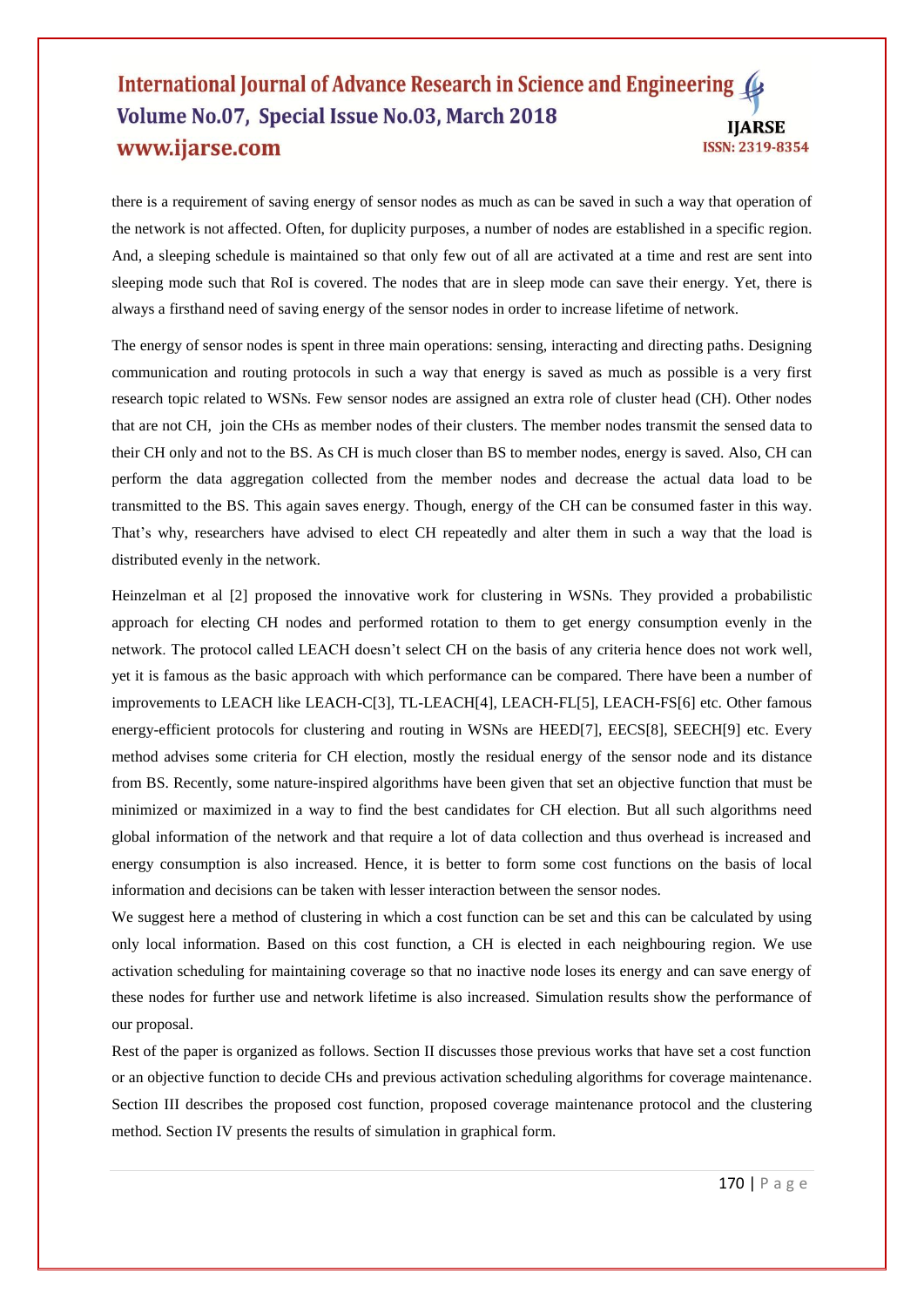#### International Journal of Advance Research in Science and Engineering Volume No.07, Special Issue No.03, March 2018 **HARSE** www.ijarse.com ISSN: 2319-8354

#### **II. RELATED WORK**

With the first method as LEACH, there have been many methods proposed in the literature for clustering. Here we discuss the methods that have used some kind of cost functions to use for CH election. In DEGRA [10], Cluster head are elected on the basis of the density of each node, calculated as

$$
Den(s_i) = \sum_{0 < x \leq N} \sum_{\& d(s_i, s_x) \leq R} l
$$

The concept of density represent number of nodes located within a circle transmission region of neighboring nodes with itself as center. Where R=radius,  $s_i$  the i-th node and  $d(s_i, s_x)$  distance between  $s_i$  and another node  $s_x$ . Thereafter, a utility function of each node is computed as:

$$
U_i = \frac{E_{residual}(s_i)}{E_{total\_cost}(s_i)/Den(s_i)}
$$

Where,  $E_{residual}$  = residual energy for one node.

 $E_{total\ cost}$  = Total energy consumption of its **Den** neighbourig nodes

 $E_{total\ cost}(s_i)/Den(s_i)$  average energy consumption among its neighbor node, a standard of average cost of energy in its cluster.

In EEDUC[11], the nodes are needed to wait for various time lengths to transmit a competition message. The message is transferred within the competition radius. Time of waiting is calculated as:

$$
[(1-\alpha) \times N_i/N_{MAX}] + [\alpha \times V_{random}]
$$

Where  $N_i$ =number of neighborhood nodes of node i

 $N_{MAX}$ =number of total sensor nodes

 $V_{random}$  = random number between 0 and 1

 $\alpha$ =constant coefficient between 0 and 1. During round 0, each node has same energy with other nodes

Competition radius of HELLO message:

$$
R_{comp} = [1 - w_1 \left(1 - \frac{T S_i}{T S_{MAX}}\right) - w_2 \left(1 - \frac{E_i}{E_{MAX}}\right) - w_3 \left(1 - \frac{N_i}{N_{MAX}}\right)] R_{MAX}
$$

Where,  $TS_i$  distance between node I and base station.

 $TS_{MAX}$  maximum distance between sensor node and the Base Station.

 $E_i$ =residual energy of node i.

 $E_{MAX}$ =maximum energy of sensor node

 $R_{MAX}$ =maximum cluster size

 $w_1$ ,  $w_2$  and  $w_3$  = constant coefficient between 0 and 1.

Oladimeji et al [12] have given an objective function that is optimized by using a genetic algorithm. They have word their protocol as DLSACH for dynamic local search-based algorithm for clustering hierarchy. The objective function is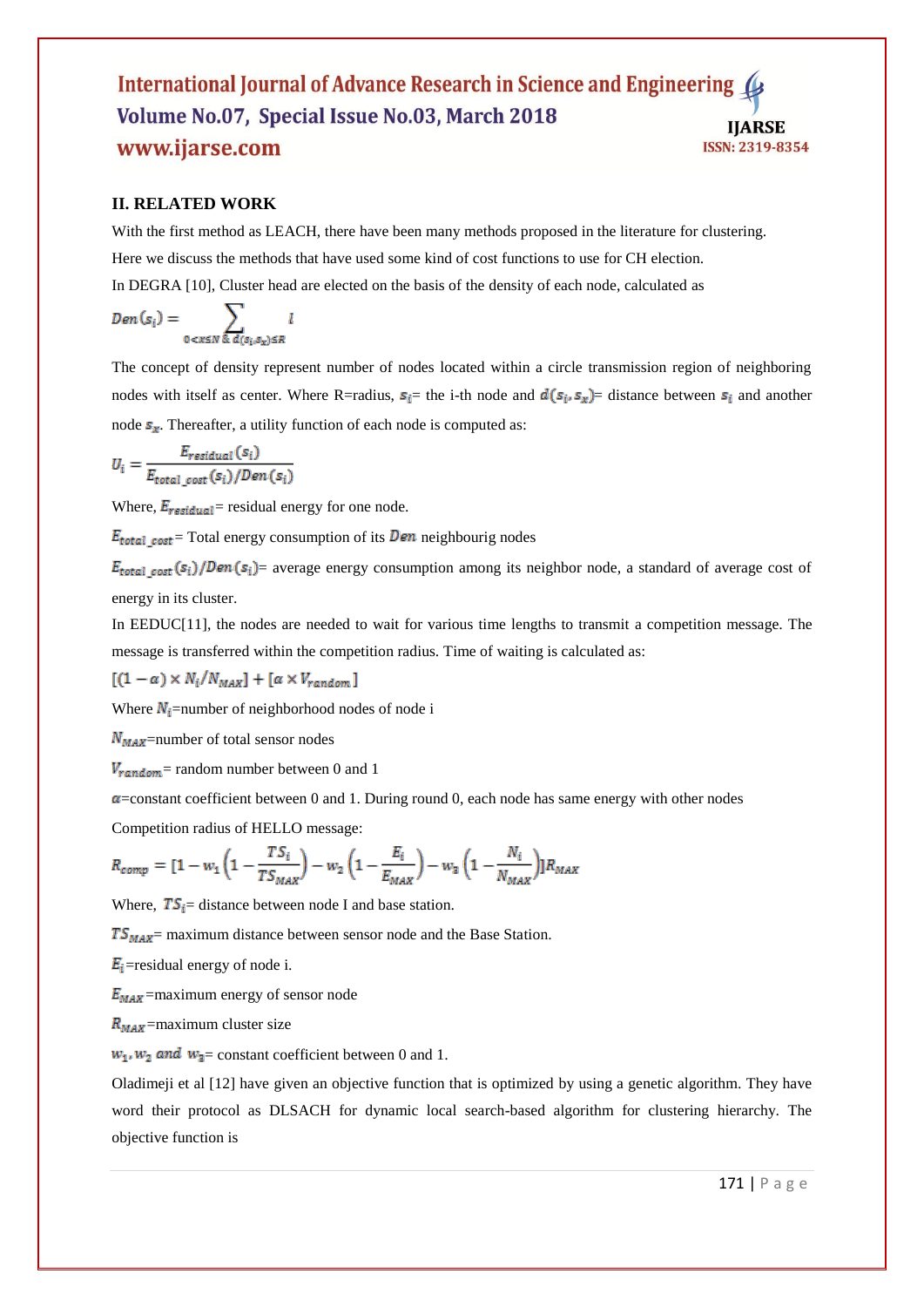#### International Journal of Advance Research in Science and Engineering ( Volume No.07, Special Issue No.03, March 2018 **IIARSE** www.ijarse.com **ISSN: 2319-8354**

 $F(i) = 0.9 * \frac{AvgENCH}{AvgECH} + 0.1 * R$ 

Here,  $AvgENCH$  is the average energy of all non-CH nodes and  $AvgECH$  is the average energy of all CH nodes. R is calculated as the risk penalty if the number of elected CHs are greater or less than optimum range. It is a global objective function that is computed with different probabilities of CHs and then the best CHs are elected. Each time a random selection is made and a genetic mutation and combination operator is performed to obtain a better selection.

#### **III. PROPOSED CLUSTERING TECHNIQUE AND COVERAGE MAINTENANCE**

The main objective of clustering is to elect CHs and balance the energy consumption load in such a way that no node is dead prematurely by leaving the network disconnected. Here we first set the goals of our clustering algorithm as:

- a) Reduction in energy consumption by limiting the information used in CH selection. Much energy is consumed in data collection and if this information is varying like in case of residual energy then overhead increases energy consumption. So, if some global information is needed then it must be static otherwise local information must be used.
- b) Establishment of cost function in such a way that the nodes with higher energy and more central position among its member nodes must be given higher chance of being elected. The cost function should have a variable random input so that various nodes are elected as CH at different rounds and balance is also maintained. We can also consider distance from BS
- c) In case of duplicate deployment, coverage of the region must be maintained. And all extra nodes be put in sleep mode for energy saving. Thus, making duplicate nodes into sleep mode is also an aim in our algorithm.
- d) Ensuring network coverage all the time is a condition to be met.

A minimal coverage can satisfy the last two aims. We design an activity schedule such that coverage is ensured. Now, we design a cost function that involves all possible criteria with minimal exchange of information among the nodes.

Assuming a circular coverage by every sensor within the radius equal to its effective sensing range the area covered by a sensor can be computed as the area of circle. That is, every *i-th* sensor node covers an area equal to

$$
A_i = \pi R^2
$$

Whenever areas sensed by two sensors overlap, the common area is computed as

$$
A_{i\cap j} = 2R^2 \cos^{-1}(\frac{d}{2R}) - \frac{1}{2}d\sqrt{4R^2 - d^2}
$$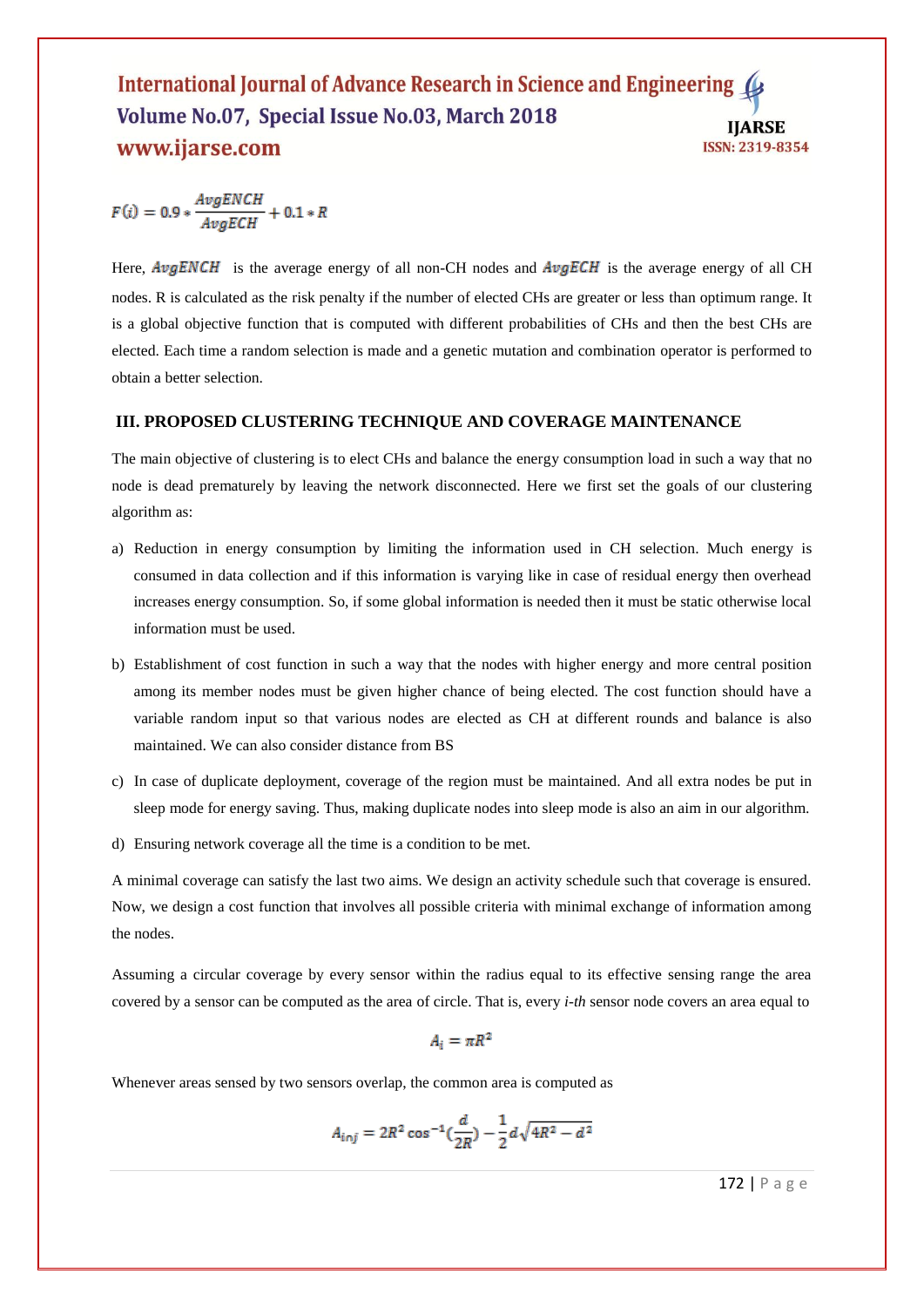#### International Journal of Advance Research in Science and Engineering Volume No.07, Special Issue No.03, March 2018 **IIARSE** www.ijarse.com ISSN: 2319-8354

Where R is the radius (range) and d is the distance between two centres or two sensors. Subtracting the common area covered, actual covered area can be obtained. That is, the effective area coverage by any sensor is computed as

$$
A\text{eff}_i = \pi R^2 - \sum_{\forall j} A_{i\cap j}
$$

In any sub-region only minimum required sensor nodes should be kept active so that the coverage is maintained. The total coverage is observed through a matrix called the Coverage matrix. It captures the overlapped areas of every *i-th* node with *j-th* node as the (i,j) entry in the matrix. This allows identification of nodes that can be sent into sleep mode without affecting the coverage since there will be other nodes covering part of the selected node's area. We compute the sum of region being effectively covered by all active nodes. And keep nodes active mode until the maximum effective coverage is achieved.

The selective activation of nodes according to the coverage effect is formally listed as the Selective Activation with Coverage Maintenance (SACM) protocol in Fig 1.1. All nodes having energy higher than the average energy of nodes alive in the network are considered to be the candidates for being in active list. Among all the candidates we pick only those nodes that can cover most of the other nodes' region. Thus, sum of overlap areas in the coverage matrix (CM) is compared for all neighbouring candidate nodes. And the node with maximum coverage is selected for active list. Thus, for any candidate sensor node i, if the following condition is satisfied, it is removed from the active list

$$
\sum_j CM_{ij} > 1.5 * \sum_k CM_{jk}, \forall j, d(i, j) < R
$$

Proposed SACM Protocol **Compute** the residual energy,  $E_{Res}$  of each node. **Compute** the average energy of all node,  $E_{Avg}$ . **Generate** a candidate list for nodes with  $E_{\text{Res}} > E_{\text{Avg}}$ . **Generate** sub-matrix of CM using rows and columns only of candidate nodes **For** all i in candidate list **Compute** condition (5) **If** true, remove i from the candidate list. **Compute** the reduced CM by removing i-th row and column **end if**. **e** 

Fig 1.1 Proposed Selective Activation with Coverage Maintenance Protocol

We develop a local objective function to be a function of energies of a node and its neighbors and number of times a node has been elected as a CH. The function is: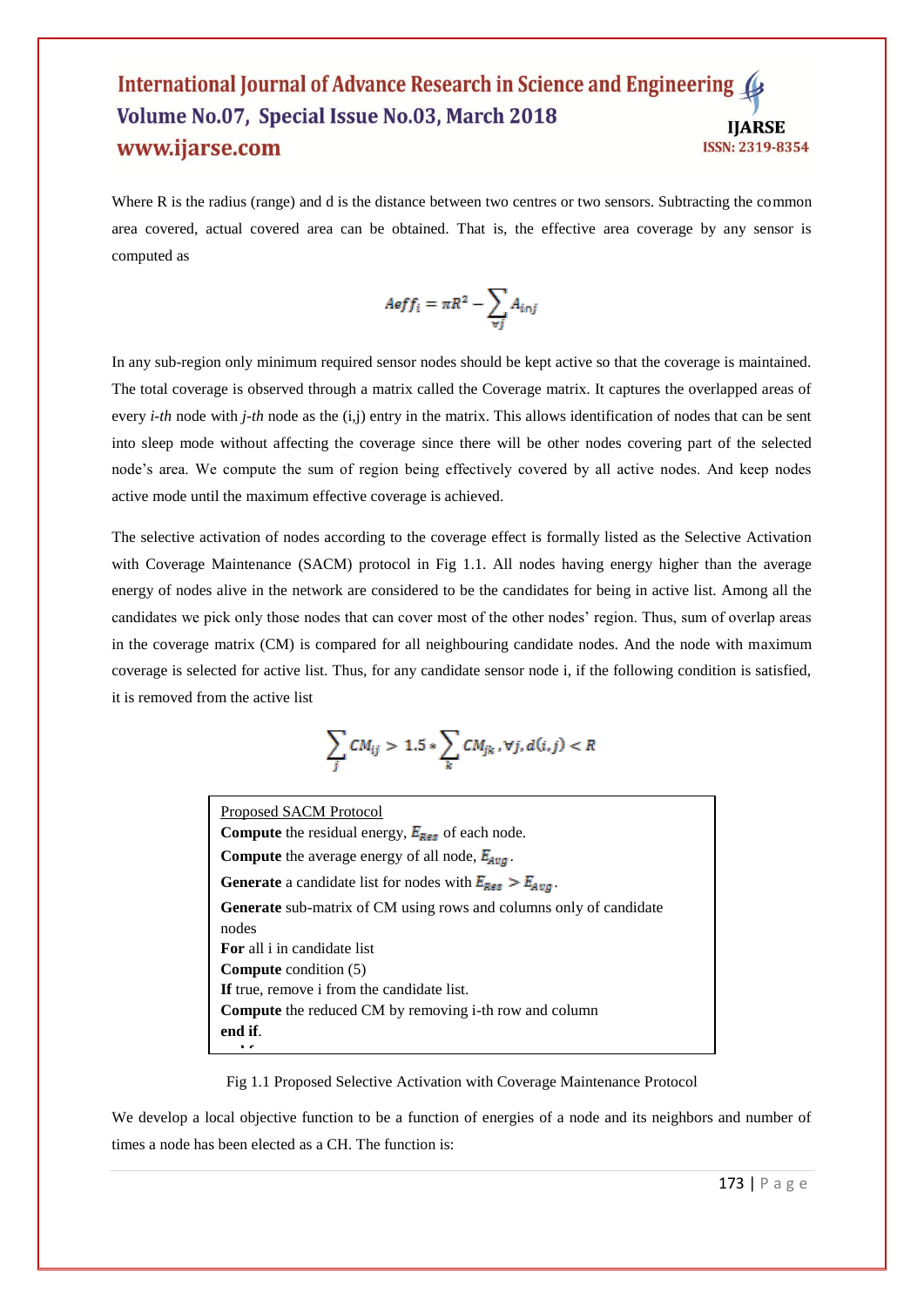#### International Journal of Advance Research in Science and Engineering Volume No.07, Special Issue No.03, March 2018 **IJARSE** www.ijarse.com ISSN: 2319-8354

$$
F(i) = \alpha * \frac{AvgEN_i}{energy_i} + (1 - \alpha) * freq_i
$$

The weight has been included to decide the contribution or importance of a factor towards making a node a CH. Generally, value of 0.8 or 0.9 is suitable so that the energy of the node has more importance as selection criteria as compared to the frequency of CH role.  $\Delta v g$  is the average energy of neighbor nodes of i-th node. It has to be viewed in proportion to the energy of i-th node itself at current round. The number of times i-th node has been continuously CH, that is the number of rounds since when i-th node was CH is  $\mathbf{r}$ .

#### **IV. SIMULATION AND EXPERIMENTS**

We simulate a WSN using MATLAB. The radio model of [12] is considered. The member nodes of a cluster transfer the sensed data to the CH using single-hop communication and so does the CHs to transfer to BS. The sensor nodes can have two power levels for transmission. For distances smaller than the threshold distance free-space power level is used. For larger distances, the signal is amplified and multi-path power level is used. The parameters used for energy dissipation computations in our experiments are listed in Table 1.

| <b>Parameter</b>       | <b>Description</b>                                     | Value                            |
|------------------------|--------------------------------------------------------|----------------------------------|
| L                      | No. of transmitted bits                                | 4000                             |
| $E_{\it elec}$         | in<br>Energy<br>consumed<br>transmission and reception | $50$ nJ/bit                      |
| $\varepsilon_{fs}$     | dissipated in<br>free<br>Energy<br>space propagation   | 10<br>pJ/bit/m <sup>2</sup>      |
| $\varepsilon_{mp}$     | in<br>dissipated<br>Energy<br>multipath propagation    | 0.0013 pJ/<br>bit/m <sup>4</sup> |
| Data Packet<br>Size    | Size of a data packet                                  | 500 bytes                        |
| Control<br>Packet Size | Size of a control packet                               | 25 bytes                         |
| $d_0$                  | Threshold distance                                     | 87 m                             |

TABLE I. SIMULATION PARAMETERS

The performance of the proposed algorithm is compared with the work of [12], upon following metrics:

- a) Rounds The number of rounds taken in execution before the network is dead.
- b) FND First Node Die is the number of rounds completed before first node is dead.
- c) HND Half Node Die is the number of rounds completed before half of the nodes are dead.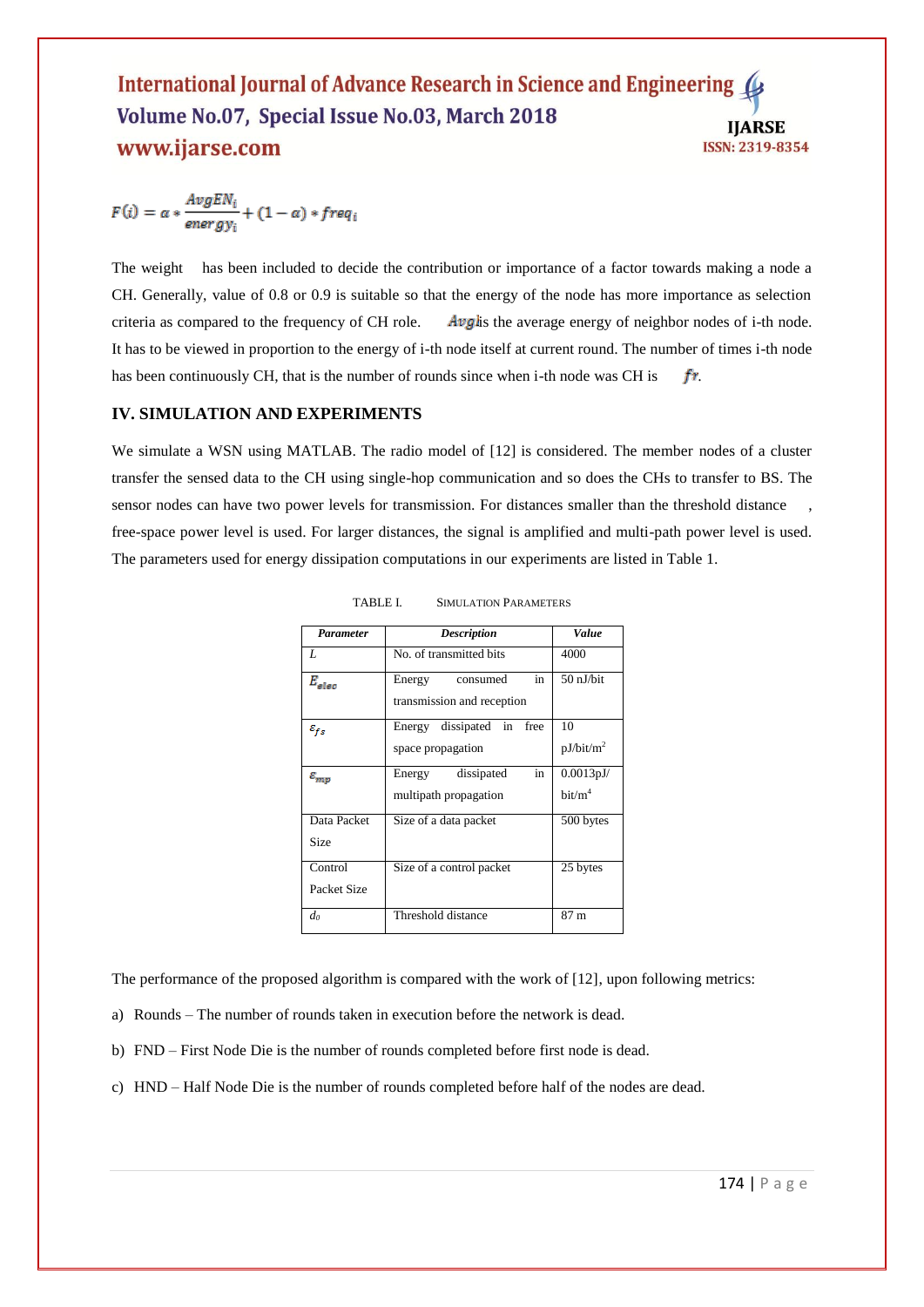#### International Journal of Advance Research in Science and Engineering Volume No.07, Special Issue No.03, March 2018 **IJARSE** www.ijarse.com **ISSN: 2319-8354**

# **V. RESULTS**

Fig 1, 2 and 3 show the number of rounds recorded by the proposed algorithm as compared to the work of [12]. In all conditions, the number of rounds of the proposed algorithm is higher or nearly same. When area is increased and number of nodes fixed. The density of nodes in any region reduced, and the distance between the nodes increases. This implies that communication cost and energy consumption increases. So, the number of rounds is reduced if area is increased as shown in Fig 3. Yet, in work of [12], the communication overhead is more, hence energy consumption is faster. So number of rounds of the proposed protocol is greater.



#### **Fig 1 Number of rounds when nodes are increased Fig 2 Number of rounds when range is increased**



**Fig 3 Number of rounds when area of sensing field is increased Fig 4 Value of FND when nodes are increased**



**Fig 5** Value of FND when range is increased Fig 6 Value of FND when area is increased







175 | P a g e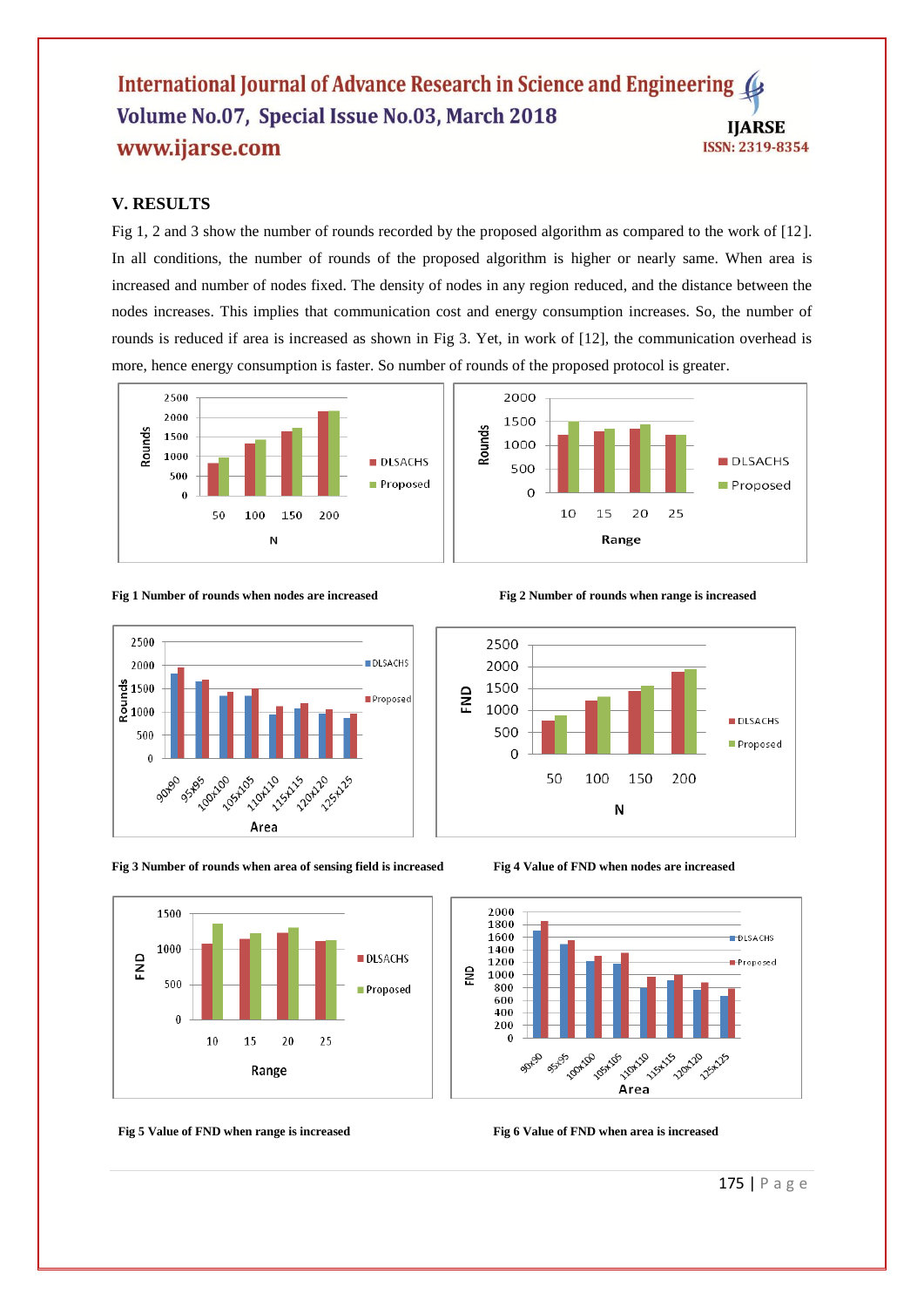#### International Journal of Advance Research in Science and Engineering ( Volume No.07, Special Issue No.03, March 2018 **IJARSE** www.ijarse.com **ISSN: 2319-8354**



**Fig 7 Value of HND when number of nodes is increased Fig 8 Value of HND when range is increased**

The values of FND and HND are more for the proposed protocol. This shows that there is even distribution of load.

# **VI. CONCLUSION**

Wireless sensor networks have a number of applications. Since the devices are limited in energy source, the demand of energy-efficient algorithms increases. There are many algorithms in literature that select CHs on the basis of some criteria which are coupled together as accost function or through fuzzy logic or through some nature-inspired technique of optimization. Many such proposals require global information about all nodes to determine exact values of the cost functions. We have given a cost function that includes only local information and hence saves the energy. Simulation results represents that the performance of the proposed work is better than the previous work.

#### **REFERENCES**

- [1] S. Naeimi, H. Ghafghazi, C.-O. Chow, and H. Ishii, "A survey on the taxonomy of cluster-based routing protocols for homogeneous wireless sensor networks," Sensors , vol. 12, no. 6, pp. 7350–7409, 2012.
- [2] W.R. Heinzelman, A. Chandrakasan, H. Balakrishnan, "Energy-Efficient Communication Protocol for Wireless Microsensor Networks". In *Proceedings of 33rd Annual Hawaii International Conference on System Sciences*, Maui, HI, USA, pp. 10-19, 4-7 January 2000.
- [3] W. B. Heinzelman, A. P. Chandrakasan, and H. Balakrishnan, "An application-specific protocol architecture for wireless microsensor net-works," Wireless Communications, *IEEE Transactions on*, vol. 1, no. 4,

pp. 660–670, 2002.

[4] V. Loscri, G. Morabito and S. Marano, "A Two-Level Hierarchy for Low-Energy Adaptive Clustering Hierarchy". *In Proceedings of the 2nd IEEE Semiannual Vehicular Technology Conference*, pages 1809– 1813, 2005.